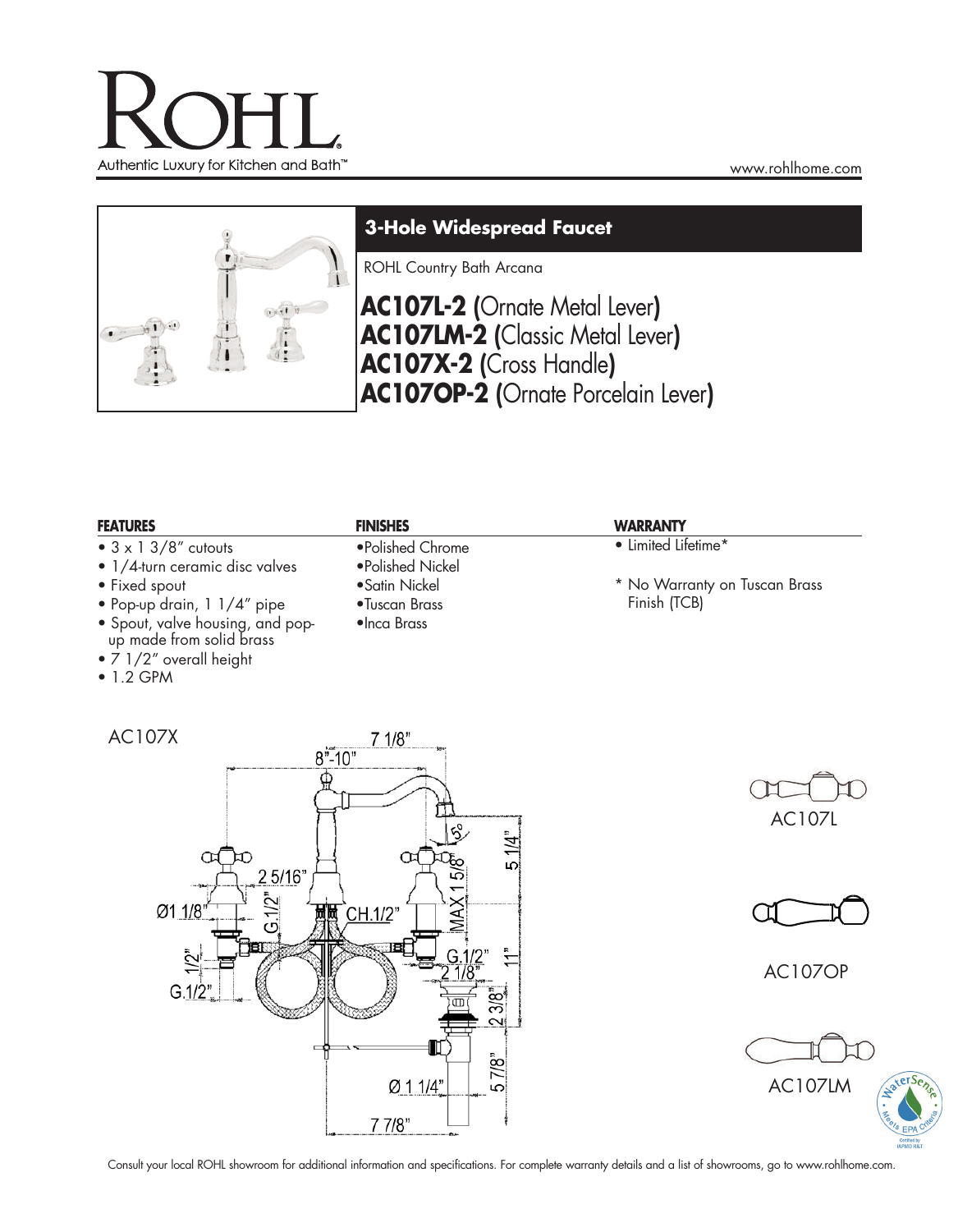

www.rohlhome.com

## **AC107-2 Spare Parts**



| POS. DESCRIPTION                                                  | CODE              | <b>POS. DESCRIPTION</b>                                                   | CODE             |
|-------------------------------------------------------------------|-------------------|---------------------------------------------------------------------------|------------------|
| 1-1 Cross handle "Cold" mark with screw and cap - 3 hole lavatory | <b>ZZ 92112 0</b> | 6 American Standard pop-up waste                                          | ZA 007550        |
| 1-1 Cross handle "Hot" mark with screw and cap - 3 hole lavatory  | ZZ 92111 0        | 7 Scout basin mixer                                                       | 22 94242 0       |
| 1-2 Cap for handle "AR" "Cold"                                    | ZZ 93861 0        | 7-1 Overfill with M.22x1 Cascade 7.6 l/min                                | ZZ 94057 0       |
| 1-2 Cap for handle "AR" "Hot"                                     | ZZ 93862 0        | 7-2 Mousseur cartridge M.22x1 Cascade 7.6 I/min                           | 77 93393 0       |
| 1-3 Screw M.4x40                                                  | ZZ 92679 0        | 8 Rod Ø4                                                                  | ZZ 942430        |
| 1-4 Extension for headvalve "AA" - long                           | ZZ 926720         | 8-1 Knob for pop-up rod                                                   | ZZ 942440        |
| 1-5 Escutcheon "AR"                                               | ZZ 92598 0        | 8-2 Connection for pop-up rod                                             | 22 92622 0       |
| 1-6 Ring in brass 12x4,3x1                                        | ZZ 92673 D        | 9 Installation set single hole                                            | ZZ 928510        |
| 2 Installation set basin mixer                                    | ZZ 92756 0        | 10-1 Ornate Metal lever handle "Cold" mark - 3 hole lavatory              | <b>ZZ 921170</b> |
| 3 Tail piece-basin mixer right                                    | ZZ 931500         | 10-1 Omate Metal lever handle "Hot" mark - 3 hole lavatory                | <b>ZZ 921180</b> |
| 3 Tail piece-basin mixer left (only AC 102 L - AC 102 LP)         | ZZ 93151 0        | 11-1 Omate Porcelain lever with "Cold" mark - 3 hole lavatory             | ZZ 973670 2      |
| 3-1 Ceramic headvalve 1/2" right 90°                              |                   | ZZ 92907 0   11-1 Omate Porcelain lever with "Hot" mark - 3 hole lavatory | ZZ 973680 2      |
| 3-1 Ceramic headvalve 1/2" left 90° (only AC 102 L - AC 102 LP)   | ZZ 92906 0        | 12-1 Classic Metal lever with "Cold" mark - 3 hole lavatory               | 22 95033 0       |
| 4 Gasket rubber 18.5x11x2                                         |                   | 22 92714 0   12-1 Classic Metal lever with "Hot" mark - 3 hole lavatory   | ZZ 95034 0       |
| 5 Flex M11x1 - 1/2                                                | ZZ 93248 0        |                                                                           |                  |

Consult your local ROHL showroom for additional information and specifications. For complete warranty details and a list of showrooms, go to www.rohlhome.com.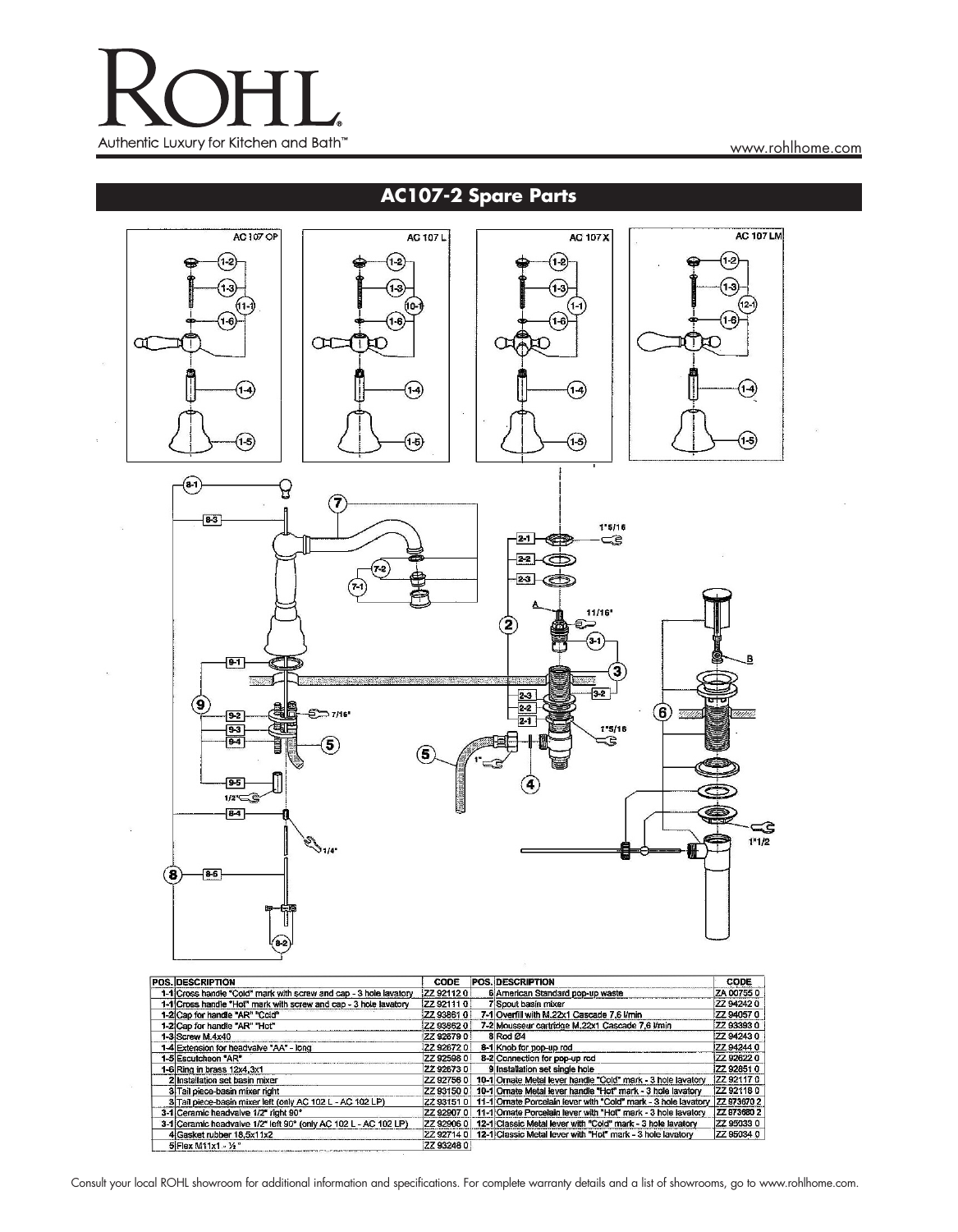

# **INSTALLATION INSTRUCTIONS**

### **INSTALLATION INSTRUCTIONS**

#### **PRELIMINARY INFORMATION**

- We recommend the use of a professional plumber
- Flush the plumbing system before installation of the mixer. This will prevent residue from clogging the line and aerator. Especially important in new construction.
- Mixers of the ARCANA series are fit for operating with hot water collectors under pressure, instantaneous and gas water-heaters

#### **TECHNICAL DATA**

- Minimum dynamic pressure ……………….7.25 psi
- Maximum operational pressure (static)……145 psi
- Recommended operational pressure(static)..14.5-72.5 psi (N.B.: for pressures higher than 72.5 psi we suggest the installation of a pressure reducer)
- Maximum test pressure (static)……………..232 psi
- Maximum hot water temperature ………….176°F
- Suggested hot water temperature ………….140°F (for energy saving)
- Hot water connection ……………………… left
- Cold water connection …………………….. right
- Flow rate…………………………max 1.5gpm @ 60 psi

#### **SPOUT INSTALLATION**

- Screw the flexible hoses  $(5)$  to the mixer using a  $7/16$ " crescent wrench positioning it in the special millings.
- IMPORTANT: during the flexible hose assembly operations, DO NOT HOLD the sleeve of the flexible hose with VICE GRIPS OR ADJUSTABLE PLIERS, this could damage them, and would compromise the safety of the installation.
- Screw the fixing stem  $(9-4)$  on the spout  $(7)$ .
- Insert the spout  $(7)$  in the central hole of the lavatory (min. 0) 1" 3/8); placing the packing (9-1) between the spout and the lavatory.
- Fix the spout on the ceramics by a shaped packing (9-2), fixing clamp (9-3) and hexagonal check-nut; using a  $\frac{1}{2}$ " crescent wrench.
- Insert the pop-up' s rod  $(8-3)$  and screw the knob  $(8-1)$ .
- Connect the lower rod  $(8-5)$  to the upper rod  $(8-3)$  by the connection(8-4) and using a  $\frac{1}{4}$ " wrench.

#### **HEADVALVE INSTALLATION**

- **1.** Screw a mounting nut (2-1) on the tail-piece (3-2) and mount first a gasket  $(2-2)$ ; then a seal  $(2-3)$
- **2.** Insert the tail piece into the side hole of the sink (min. 01"18)
- **3.** Assemble the other seal (2-3); then the other gasket (2-2) and then screw down the other mounting nut.



- **4.** The head valves height on the sink should be between min.  $1 \frac{3}{4}$  and max. 2 1/8" (recommended height 1 7/8").
- **5.** Screw the flexible hose (5) to the cross connection and insert the seals  $(4)$ .
- **6.** Screw down the joint (1-5) on the tailpiece.
- **7.** Assemble on the rod (A) of the head valve (3-1) the extension (1-4) first; then the handle (1-7) (10-7) (11-7) on the extension and place the gasket (1- 3) inside the handle.
- **8.** Screw down the screw (1-3) and mount the cover cap (1-2)

#### **POP UP DRAIN INSTALLATION**

- **1.** Insert the drain (6-2) into the hole of the sink. Use an approved sealant under the drain (6-2) to make a watertight seal.
- **2.** Mount on the drain the tapered seal (6-4) first; then the gasket (6-5) and screw down the check nut  $(6-6)$ .
- **3.** Screw the body (6-7) to the drain. **4.** Unscrew the nut (6-9), insert the
- horizontal rod  $(6-8)$  into the body; taking care that the end is inserted into the hole (B) on the plug (6-1) and then mount the nut again.
- **5.** Connect the stick (8-5) with the horizontal rod (6-8), using the connection piece (8-2).

#### **MAINTENANCE**

The faucets are fitted with an aeration device in the Hot/Cold water outlet. This may need occasional cleaning especially in hard water areas. This is accomplished by unscrewing the outlet in a counter clockwise direction, dismantling and leaving the inner screen mesh immersed over night in a solution of a 50% / 50% solution of vinegar and water.

#### **WARRANTY INFORMATION**

There is no warranty on the Tuscan Brass finish.